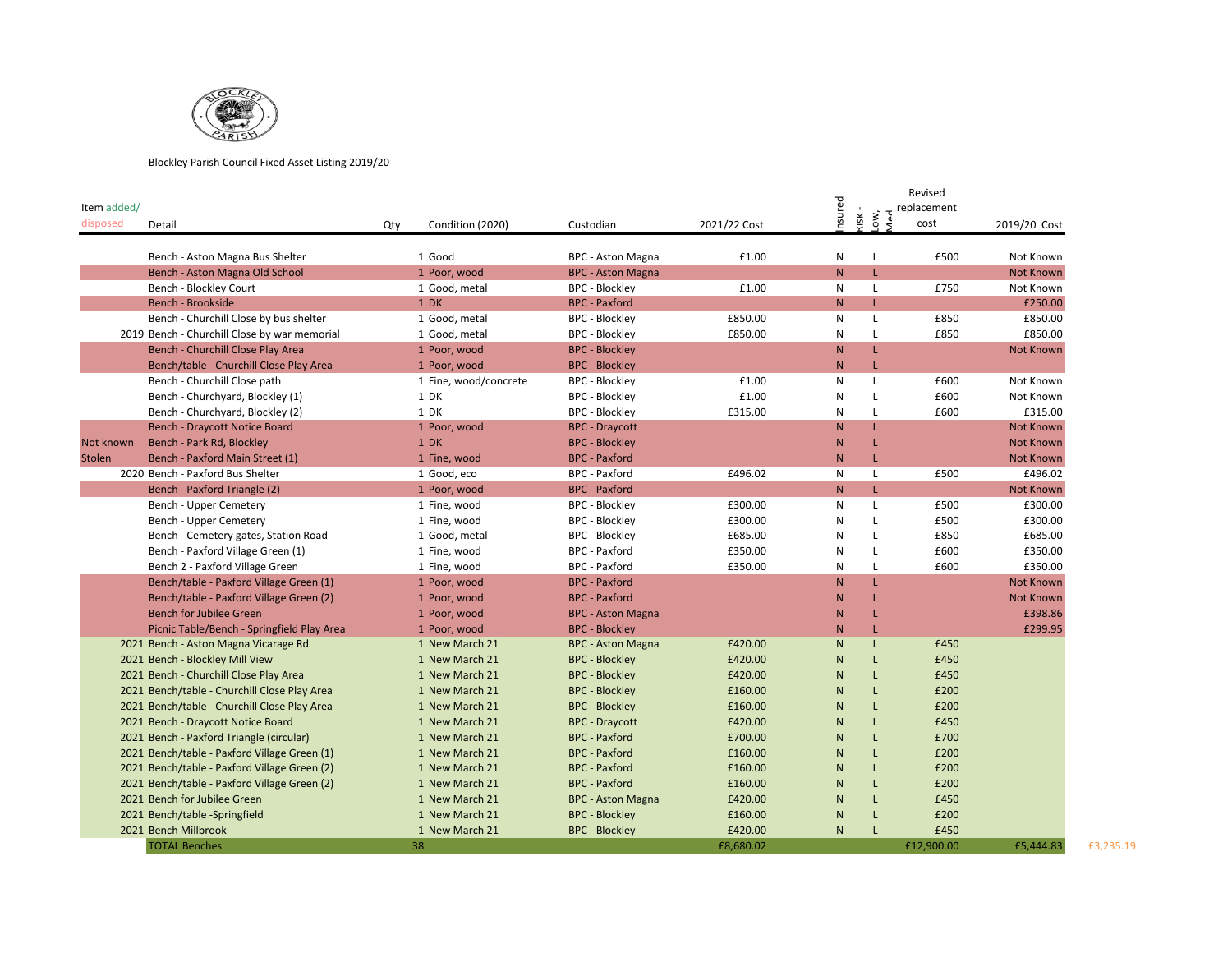| <b>Boundary stone</b>                                                        | $\mathbf{1}$                     | <b>DK</b>                                     |           | N.           | L                 |                        | £196.00   |       |
|------------------------------------------------------------------------------|----------------------------------|-----------------------------------------------|-----------|--------------|-------------------|------------------------|-----------|-------|
|                                                                              | 1 Stone blocks                   |                                               | £1.00     | Υ            |                   |                        | Unknown   |       |
| Bus Shelter - Aston Magna (Church View)<br>Bus Shelter - Aston Magna (Upper) | 1 Wood                           | BPC - Aston Magna<br><b>BPC - Aston Magna</b> | £392.38   | Y            | L<br>$\mathsf{L}$ | £6,016.00<br>£7,717.00 | £392.38   |       |
| Bus Shelter - Churchill Close                                                | 1 Sone                           | <b>BPC - Blockley</b>                         | £1.00     | Y            | $\mathsf{L}$      | £6,016.00              | Unknown   |       |
|                                                                              | 1 Stone blocks                   |                                               |           | Y            | L                 |                        |           |       |
| <b>Bus Shelter - Draycott</b>                                                |                                  | <b>BPC - Draycott</b>                         | £1,140.00 | Υ            |                   | £11,025.00             | £1,140.00 |       |
| Bus Shelter - Paxford (Main Street)                                          | 1 Old, wood<br>5 <sup>1</sup>    | <b>BPC</b> - Paxford                          | £1.00     |              | L                 | £7,717.00              | Unknown   |       |
| <b>TOTAL Bus Shelters</b>                                                    |                                  |                                               | £1,535.38 |              |                   | £38,491.00             | £1,532.38 | £3.00 |
| Added 21-22 Adopted phone boxes                                              | 2 Painted and glass repairs 2020 |                                               | £2.00     |              | M                 | £5,600.00              | £0.00     | £2.00 |
|                                                                              |                                  |                                               |           |              |                   |                        |           |       |
| <b>Defibrillators</b>                                                        | $\overline{4}$                   |                                               | £8,698.00 | Ÿ            | M                 | £10,000.00             | £8,698.00 | £0.00 |
| <b>Blockley Gateway, Greenway</b>                                            | 1 Good, white wooden gates       | <b>BPC - Blockley</b>                         | £740.00   | Y            | L                 | £1,500.00              | £740.00   |       |
| <b>Blockley Gateway, Cemetery</b>                                            | 1 Good, wooden gates             | <b>BPC - Blockley</b>                         | £740.00   | Y            | $\mathsf{L}$      | £1,500.00              | £740.00   |       |
| Blockley Gateway, B-o-t-H                                                    | 1 Good, white wooden gates       | <b>BPC - Blockley</b>                         | £740.00   | Y            | $\mathsf{L}$      | £1,500.00              | £740.00   |       |
| Jubilee Green General Fencing                                                | 1 Fine, wood                     | <b>BPC - Aston Magna</b>                      | £1,254.75 | Y            | L                 | £1,000.00              | £1,254.75 |       |
| Jubilee Green High Fencing                                                   | 1 Poor, wood                     | <b>BPC - Aston Magna</b>                      | £1,254.00 | Y            | L                 | £1,500.00              | £1,254.00 |       |
| Paxford Village Green fencing                                                | 1 Fine, wood                     | <b>BPC</b> - Paxford                          | £1,250.00 | Y            | $\mathsf{L}$      | £1,500.00              | £1,250.00 |       |
| Springfield Play Area Fencing                                                | 1 Fine, wood/metal               | <b>BPC - Blockley</b>                         | £2,042.56 | Y            | L                 | £2,700.00              | £2,042.56 |       |
| <b>TOTAL Fencing &amp; Gates</b>                                             | 7 <sup>1</sup>                   |                                               | £8,021.31 |              |                   | £11,200.00             | £8,021.31 | £0.00 |
|                                                                              |                                  |                                               |           |              |                   |                        |           |       |
| Flagpole, Bases & Flags                                                      | 1 Good                           | <b>BPC - Blockley</b>                         | £709.50   | N.           | L.                | £1,000.00              | £709.50   | £0.00 |
| Christmas tree lights (LED)                                                  | 1 Well used                      | <b>BPC - Blockley</b>                         | £282.60   | N.           | L                 | £300.00                | £282.60   | £0.00 |
| Notice Board - Aston Magna                                                   | 1 Old, wood/perspex              | <b>BPC - Aston Magna</b>                      | £241.95   | $\mathsf{N}$ | L                 | £250.00                | £241.95   |       |
| Notice Board - Bell Lane, Blockley                                           | 1 Old, wood/perspex              | BPC - Blockley                                | £320.00   | $\mathsf{N}$ | $\mathsf{L}$      | £350.00                | £320.00   |       |
| Notice Board - Cemetery                                                      | 1 Poor, wood/perspex             | <b>BPC - Blockley</b>                         | £345.00   | ${\sf N}$    | L                 | £345.00                | £345.00   |       |
| Notice Board - Draycott                                                      | 1 Old, wood/perspex              | <b>BPC - Draycott</b>                         | £241.97   | $\mathsf{N}$ | $\mathsf{L}$      | £250.00                | £241.97   |       |
| Notice Board - Paxford                                                       | 1 Old, wood/perspex              | <b>BPC</b> - Paxford                          | £241.95   | ${\sf N}$    | $\mathsf{L}$      | £250.00                | £241.95   |       |
| Notice Board - Winterway                                                     | 1 Old, wood/perspex              | <b>BPC - Blockley</b>                         | £345.00   | N            | L                 | £345.00                | £345.00   |       |
| <b>TOTAL Notice Boards</b>                                                   | 6 <sup>1</sup>                   |                                               | £1,735.87 |              |                   | £1,790.00              | £1,735.87 | £0.00 |
|                                                                              |                                  |                                               |           |              |                   |                        |           |       |
| Chairmans Chain                                                              | $\mathbf{1}$                     | BPC - Blockley (chair)                        | £1,750.00 | Y            | L                 | £1,000.00              | £1,750.00 |       |
| <b>Filing Cabinet</b>                                                        | $\mathbf{1}$                     | BPC - Blockley (office)                       | £76.59    | $\mathsf{N}$ | $\mathsf{L}$      | £100.00                | £76.59    |       |
| <b>Filing Cabinet</b>                                                        | $\mathbf{1}$                     | BPC - Blockley (office)                       | £108.51   | ${\sf N}$    | L                 | £100.00                | £108.51   |       |
| Rexel Laminator                                                              | $\mathbf{1}$                     | BPC - Blockley (office)                       | £102.12   | N            | $\mathsf{L}$      | £100.00                | £102.12   |       |
| Lenovo ideapad 530S                                                          | 1 New June 2019                  | <b>BPC</b> - Clerk                            | £900.00   | Y            | M                 | £900.00                | £900.00   |       |
| Screen - Iilama monitor                                                      | 1 New June 2019                  | BPC - Blockley (office)                       | £189.00   | Y            | $\mathsf{L}$      | £200.00                | £189.00   |       |
| Emergency volunteer phones (COVID-19)                                        | 2 New Mar 2020                   | BPC - Dana Delap (vicar)                      | £320.00   | $\mathsf{N}$ | M                 | £320.00                | £320.00   |       |
| 2020 HP colour laser jet printer                                             | 1 New Sept 2020                  | <b>BPC - Blockley (office)</b>                | £325.00   | Y            | M                 | £330.00                |           |       |
| 2020 PA System                                                               | 1 New Oct 2020                   | BPC - Blockley (office)                       | £600.00   | Y            | M                 | £600.00                |           |       |
| 2020 Portable Mic                                                            | 1 New Oct 2020                   | <b>BPC - Blockley (office)</b>                | £180.00   | Y            | M                 | £180.00                |           |       |
| 2020 Bluestream extender kit                                                 | 1 New Oct 2020                   | <b>BPC - Blockley (office)</b>                | £512.00   | Y            | M                 | £512.00                |           |       |
| 2020 Camcorder                                                               | 1 New Oct 2020                   | <b>BPC - Blockley (office)</b>                | £365.00   | Y            | M                 | £365.00                |           |       |
|                                                                              |                                  |                                               |           | Y            | M                 | £1,282.00              |           |       |
| 2020 AV equiptment                                                           | 1 New Oct 2020                   | <b>BPC - Blockley (office)</b>                | £1,282.00 |              |                   |                        |           |       |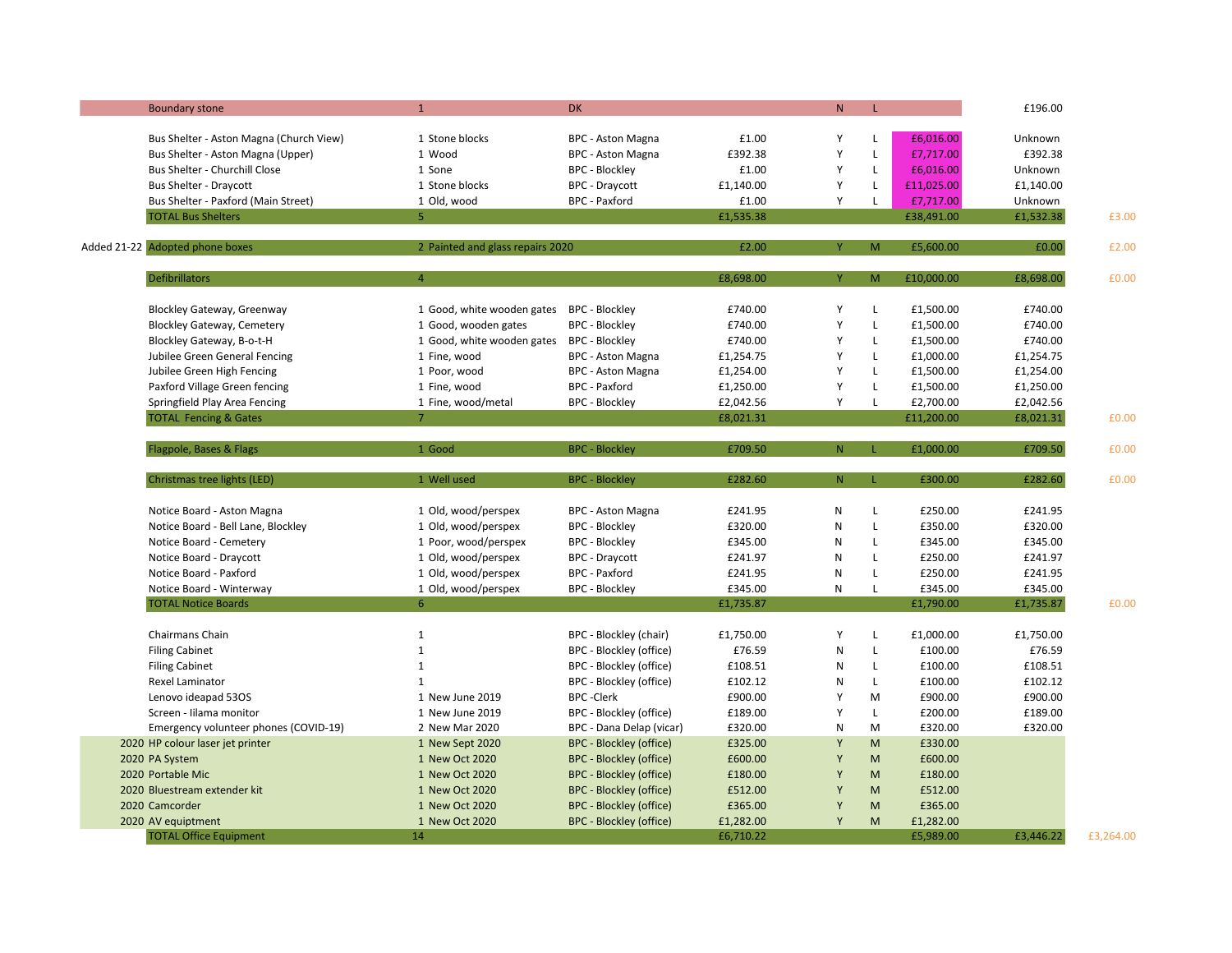| Toro 55 Steel Deck Mower                            | 1 New July 2019         | <b>BPC - Blockley MO</b> | £559.00    | N            | L            | £600        | £559.00    |           |
|-----------------------------------------------------|-------------------------|--------------------------|------------|--------------|--------------|-------------|------------|-----------|
| 2021 High step platform ladders                     | 1 New Feb 2021          | <b>BPC - Blockley MO</b> | £575.00    | $\mathsf{N}$ | L            | £575        |            |           |
| 2020 STIHL Brushcutter                              | 1 New May 2020          | <b>BPC - Blockley MO</b> | £715.00    | Y            | $\mathsf{L}$ | £715        |            |           |
| <b>TOTAL PLANT &amp; MACHINERY</b>                  | 3                       |                          | £1,849.00  |              |              | £1,890.00   | £559.00    | £1,290.00 |
|                                                     |                         |                          |            |              |              |             |            |           |
| Adventure Frame - Aston Magna                       | 1 Poor, wood            | <b>BPC - Aston Magna</b> |            | N            | M            |             | £1,376.00  |           |
| Agility Item - Churchill Close                      | 1 Poor, wood            | <b>BPC - Blockley</b>    | £1.00      | ${\sf N}$    | M            | £2,000.00   | Unknown    |           |
| Agility Item - Springfield                          | 1 Fine                  | <b>BPC - Blockley</b>    | £1.00      | ${\sf N}$    | M            | £2,000.00   | Unknown    |           |
| Swings -Springfield                                 | 1 Good                  | <b>BPC - Blockley</b>    | £1.00      | ${\sf N}$    | M            | £9,000.00   | Unknown    |           |
| <b>Basketball Handball</b>                          | 1 Good                  | <b>BPC - Aston Magna</b> | £2,495.00  | N            | M            | £2,000.00   | £2,495.00  |           |
| Chin Bar - Churchill Close                          | 1 Metal, poor at bottom | <b>BPC - Blockley</b>    | £1.00      | $\mathsf{N}$ | M            | £2,000.00   | Unknown    |           |
| Chin Bar - Springfield                              | 1 Fine, metal           | <b>BPC - Blockley</b>    | £1.00      | N            | M            | £2,000.00   | Unknown    |           |
| Junior Swing - Paxford                              | 1 Poor, wood            | <b>BPC</b> - Paxford     | £841.00    | $\mathsf{N}$ | M            | £9,000.00   | £841.00    |           |
| Junior Swings - Churchill Close                     | 1 Fine, metal           | <b>BPC - Blockley</b>    | £1.00      | N            | M            | £9,000.00   | Unknown    |           |
| Multi-Play - Churchill Close                        | 1 Poor, wood            | <b>BPC - Blockley</b>    |            | $\mathsf{N}$ | M            |             | £3,430.00  |           |
| Multi-Play - Springfield                            | 1 Fine                  | <b>BPC - Blockley</b>    | £3,950.00  | N            | M            | £10,000.00  | £3,950.00  |           |
| 2019 Toddler Unit - Wydelands                       | 1 New Mar 2020          | <b>BPC</b> - Draycott    | £7,000.00  | ${\sf N}$    | M            | £7,000.00   | £7,000.00  |           |
| Slide, Churchill Close                              | 1 Fine, metal           | <b>BPC - Blockley</b>    | £2,640.75  | ${\sf N}$    | M            | £5,000.00   | £2,640.75  |           |
| No Dog Fouling Signs                                | 1 Fine                  | <b>BPC - Blockley</b>    | £207.95    | $\mathsf{N}$ | M            | £300.00     | £207.95    |           |
| Pendulum Seats Churchill Close                      | 1 Poor                  | <b>BPC - Blockley</b>    | £81.40     | $\mathsf{N}$ | M            | £200.00     | £81.40     |           |
| Pendulum Swing - Churchill Close                    | 1 Poor                  | <b>BPC - Blockley</b>    | £681.45    | ${\sf N}$    | M            | £9,000.00   | £681.45    |           |
| Riddlecombe - Paxford                               | 1 Poor, wood            | BPC - Paxford            | £5,864.00  | $\mathsf{N}$ | M            | £8,000.00   | £5,864.00  |           |
| Safety Signs for Play Areas                         | 1 Fine                  | BPC - Paxford            | £180.00    | N            | M            | £325.00     | £180.00    |           |
| Safety Surface - Paxford                            | 1 Poor                  | BPC - Paxford            | £1,803.00  | $\mathsf{N}$ | M            | £2,500.00   | £1,803.00  |           |
| Safety Surface, Slide, Churchill Close              | 1 Poor                  | <b>BPC - Blockley</b>    |            | $\mathsf{N}$ | M            |             | £750.00    |           |
| Senior Swings - Churchill Close                     | 1 Fine, metal           | <b>BPC - Blockley</b>    | £1.00      | N            | M            | £9,000.00   | Unknown    |           |
| Spring Horse - Churchill Close                      | 1 Poor                  | <b>BPC - Blockley</b>    | £1.00      | ${\sf N}$    | M            | £2,000.00   | Unknown    |           |
| Steps for Springfield Slide                         | 1 Fine, metal           | <b>BPC - Blockley</b>    | £486.54    | N            | M            | £1,000.00   | £486.54    |           |
| Swing - Springfield                                 | 1 Fine                  | <b>BPC - Blockley</b>    | £2,837.00  | ${\sf N}$    | M            | £9,000.00   | £2,837.00  |           |
| Mat Tiles - Springfield & Churchill Close           | 1 Poor                  | <b>BPC - Blockley</b>    | £7,363.00  | N            | M            | £7,500.00   | £7,363.00  |           |
| Group Swing & Mats - Churchill Close                | 1 Fine                  | <b>BPC - Blockley</b>    | £2,737.50  | N            | M            | £9,000.00   | £2,737.50  |           |
| 2021 Kompan Crazy Daisy Springer - Aston Magna      | 1 New March 2021        | <b>BPC - Aston Magna</b> | £810.00    | $\mathsf{N}$ | M            | £810.00     |            |           |
| 2021 Kompan Swing Set Flat and Cradle - Aston Magna | 1 New March 2021        | <b>BPC - Aston Magna</b> | £1,610.00  | $\mathsf{N}$ | M            | £1,610.00   |            |           |
| 2021 Kompan Swing with Shell Seat                   | 1 New March 2021        | <b>BPC - Aston Magna</b> | £1,820.00  | N            | M            | £1,820.00   |            |           |
| 2021 Kompan Toddler Tower Unit with Slide           | 1 New March 2021        | <b>BPC - Aston Magna</b> | £5,690.00  | N            | M            | £5,690.00   |            |           |
| 2021 Kompan Spica                                   | 1 New March 2021        | <b>BPC - Aston Magna</b> | £960.00    | N            | M            | £960.00     |            |           |
| 2021 No Dog Fouling Signs - Churchill Close         | 1 New March 2021        | <b>BPC - Blockley</b>    | £150.00    | $\mathsf{N}$ | M            | £150.00     |            |           |
| 2021 No Dog Fouling Signs - Churchill Close         | 1 New March 2021        | <b>BPC - Blockley</b>    | £150.00    | $\mathsf{N}$ | M            | £150.00     |            |           |
| <b>TOTAL Play Equipment</b>                         | 33                      |                          | £50,366.59 |              |              | £128,015.00 | £44,724.59 | £5,642.00 |
|                                                     |                         |                          |            |              |              |             |            |           |
| Dog Bin (Aston Magna)                               | 4 Good                  | BPC - Aston Magna        | £234.20    | ${\sf N}$    | $\mathsf L$  | £234.20     | £234.20    |           |
| Dog Bin (Dovedale)                                  | 1 Good                  | <b>BPC - Blockley</b>    | £84.24     | ${\sf N}$    | L            | £84.24      | £84.24     |           |
| Dog Bin (Back Ends Common)                          | 1 Good                  | <b>BPC - Blockley</b>    | £108.81    | ${\sf N}$    | L            | £108.81     | £108.81    |           |
| Dog Bin (Bourton Hill)                              | 1 Good                  | <b>BPC - Blockley</b>    | £94.99     | ${\sf N}$    | L            | £94.99      | £94.99     |           |
| Dog Bin (Churchill Cl)                              | 1 Good                  | <b>BPC - Blockley</b>    | £94.99     | ${\sf N}$    | L            | £94.99      | £94.99     |           |
| Dog Bin (Greenway)                                  | 1 Good                  | <b>BPC - Blockley</b>    | £94.99     | N            | L            | £94.99      | £94.99     |           |
| Dog Bin (High St/Brook La)                          | 1 Good                  | <b>BPC - Blockley</b>    | £95.00     | N            | L            | £95.00      | £95.00     |           |
| Dog Bin (High St/Chapel La)                         | 1 Good                  | <b>BPC - Blockley</b>    | £95.00     | N            | L            | £95.00      | £95.00     |           |
| Dog Bin (Old Bus Shelter)                           | 1 Good                  | <b>BPC - Blockley</b>    | £58.55     | N            | L            | £58.55      | £58.55     |           |
| Dog Bin (Park Road)                                 | 1 Good                  | <b>BPC - Blockley</b>    | £108.81    | $\mathsf{N}$ | $\mathbf{I}$ | £108.81     | £108.81    |           |
|                                                     |                         |                          |            |              |              |             |            |           |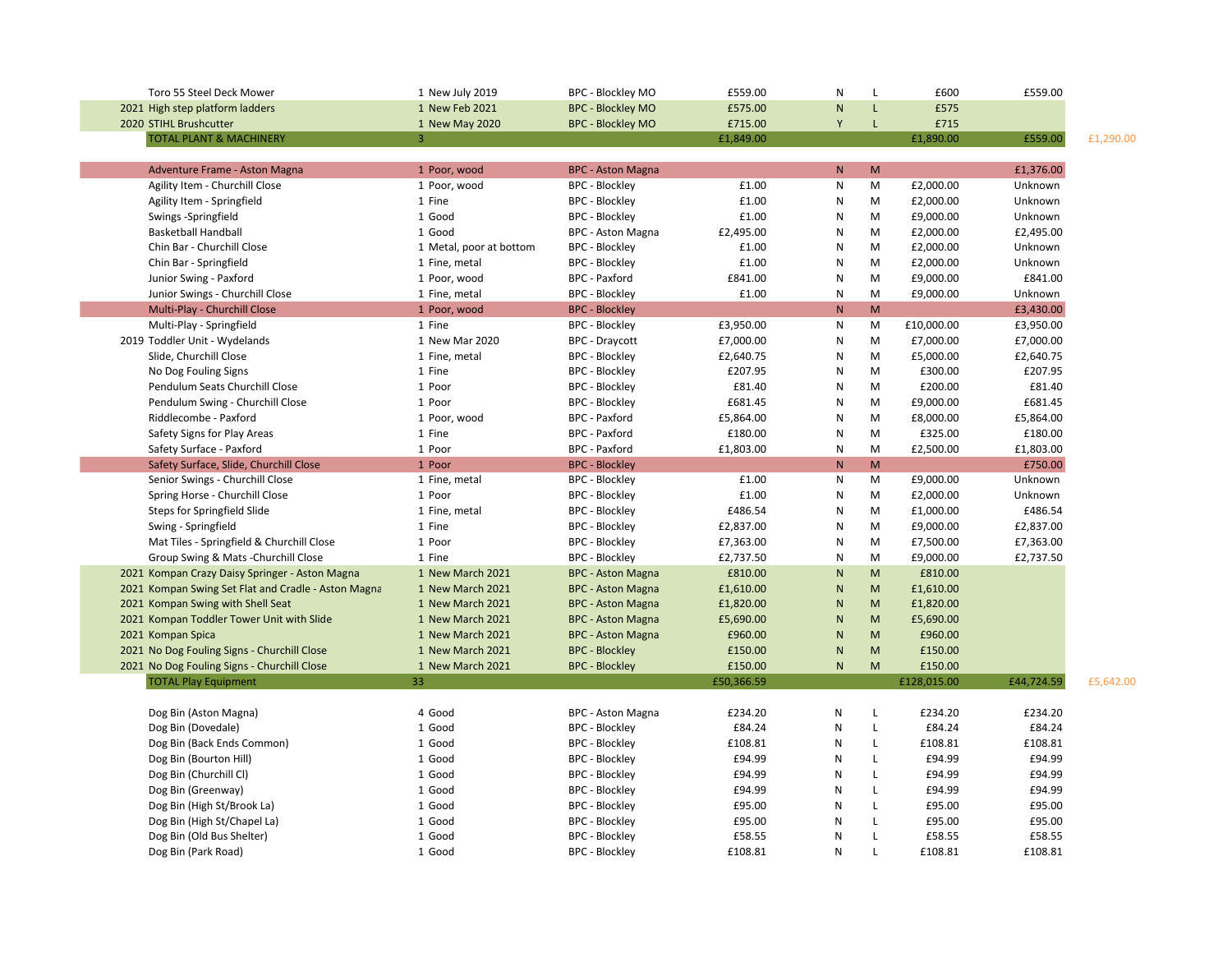| Dog Bin (Sports Club)                         | 1 Good           | <b>BPC - Blockley</b>    | £58.55  | N              | L<br>£58.55             | £58.55  |
|-----------------------------------------------|------------------|--------------------------|---------|----------------|-------------------------|---------|
| Dog Bin (Paxford Play area)                   | 1 Good           | <b>BPC</b> - Paxford     | £95.00  | N              | L<br>£95.00             | £95.00  |
| Dog Bin (Paxford Bus shelter)                 | 1 Good           | <b>BPC</b> - Paxford     | £95.00  | N              | £95.00<br>L             | £95.00  |
| Dog Bin (Paxford Triangle)                    | 1 Good           | <b>BPC</b> - Paxford     | £95.00  | N              | £95.00<br>$\mathsf{L}$  | £95.00  |
| Dog Bin (Paxford Bridge to Campden)           | 1 Good           | <b>BPC</b> - Paxford     | £95.00  | N              | $\mathsf L$<br>£95.00   | £95.00  |
| Dog Bin (Draycott The Green)                  | 1 Good           | <b>BPC - Draycott</b>    | £95.00  | N              | £95.00<br>$\mathsf{L}$  | £95.00  |
| Dog Bin (Draycott Pasture Lane)               | 1 Good           | <b>BPC - Draycott</b>    | £92.95  | N              | L<br>£92.95             | £92.95  |
| Dog Bin (TBD)                                 | 1 Good           | <b>BPC</b> - Draycott    | £123.00 | N              | $\mathsf L$<br>£123.00  | £123.00 |
| 2021 Dog Bin (St Georges Terrace)             | 1 New Feb 2021   | <b>BPC - Blockley</b>    | £60.00  | $\mathsf{N}$   | L<br>£60.00             |         |
| Grit Bin (Aston Magna Bridge)                 | 1 Good           | <b>BPC - Aston Magna</b> | £168.56 | N              | $\mathsf{L}$<br>£150.00 | £168.56 |
| Grit Bin (Aston Magna)                        | 1 Good           | <b>BPC - Aston Magna</b> | £119.38 | N              | $\mathsf{L}$<br>£150.00 | £119.38 |
| Grit Bin (Old View Aston Magna)               | 1 Good           | <b>BPC - Aston Magna</b> | £114.00 | N              | $\mathsf L$<br>£150.00  | £114.00 |
| Grit Bin (Bell Bank -top)                     | 1 Good           | <b>BPC - Blockley</b>    | £114.00 | N              | $\mathsf L$<br>£150.00  | £114.00 |
| Grit Bin (Blockley Court)                     | 1 Good           | <b>BPC - Blockley</b>    | £114.00 | N              | $\mathsf{L}$<br>£150.00 | £114.00 |
| Grit Bin (Churchill Cl/Lower St)              | 1 Broken Lid     | <b>BPC - Blockley</b>    | £168.56 | N              | $\mathsf L$<br>£150.00  | £168.56 |
| Grit Bin (Clementines)                        | 1 Good           | <b>BPC - Blockley</b>    | £167.97 | N              | $\mathsf{L}$<br>£150.00 | £167.97 |
| Grit Bin (Dovedale)                           | 1 Good           | <b>BPC - Blockley</b>    | £150.54 | N              | $\mathsf L$<br>£150.00  | £150.54 |
| Grit Bin (Dovedale)                           | 1 Good           | <b>BPC - Blockley</b>    | £114.00 | N              | $\mathsf{L}$<br>£150.00 | £114.00 |
| Grit Bin (Draycott Junction)                  | 1 Good           | <b>BPC - Blockley</b>    | £168.56 | N              | $\mathsf{L}$<br>£150.00 | £168.56 |
| Grit Bin (Mill View)                          | 1 Good           | <b>BPC - Blockley</b>    | £168.56 | N              | $\mathsf L$<br>£150.00  | £168.56 |
| Grit Bin (Park Rd/School)                     | 1 Broken lid     | <b>BPC - Blockley</b>    | £168.56 | N              | $\mathsf{L}$<br>£150.00 | £168.56 |
| Grit Bin (Blockley bus shelter)               | 1 Hole in lid    | <b>BPC - Blockley</b>    | £98.00  | N              | $\mathsf L$<br>£150.00  | £98.00  |
| Grit Bin (School Lane)                        | 1 Good           | <b>BPC - Blockley</b>    | £168.56 | N              | $\mathsf L$<br>£150.00  | £168.56 |
| Grit Bin (Springfield)                        | 1 Good           | <b>BPC - Blockley</b>    | £168.56 | N              | L<br>£150.00            | £168.56 |
| Grit Bin (Stocks Corner)                      | 1 Good           | <b>BPC - Blockley</b>    | £168.56 | N              | $\mathsf L$<br>£150.00  | £168.56 |
| Grit Bin (Summerfield Close)                  | 1 Good           | <b>BPC - Blockley</b>    | £114.00 | N              | $\mathsf{L}$<br>£150.00 | £114.00 |
| Grit Bin (War Memorial, Blockley)             | 1 Good           | <b>BPC - Blockley</b>    | £168.56 | N              | $\mathsf L$<br>£150.00  | £168.56 |
| Grit Bin (Winterway)                          | 1 Good           | <b>BPC - Blockley</b>    | £167.97 | N              | $\mathsf{L}$<br>£150.00 | £167.97 |
| Grit Bin (Bell Bank)                          | 1 Good           | <b>BPC - Blockley</b>    | £98.00  | N              | $\mathsf{L}$<br>£150.00 | £98.00  |
| Grit Bin (Bran Lane, Paxford)                 | 1 Good           | <b>BPC</b> - Paxford     | £98.00  | N              | £150.00<br>L            | £98.00  |
| 2021 Kingfisher Grit Bin (St Georges Terrace) | 1 New April 2021 | <b>BPC - Blockley</b>    | £135.00 | N <sub>1</sub> | L.<br>£135.00           |         |
| 2021 Kingfisher Grit Bin (Park Road/School)   | 1 New April 2021 | <b>BPC - Blockley</b>    | £135.00 | $\mathsf{N}$   | £135.00<br>L            |         |
| Litter Bin                                    | 1 Good           | DK                       | £100.00 | N              | $\mathsf L$<br>£300.00  | £100.00 |
| Litter Bin                                    | 1 Good           | DK                       | £100.00 | N              | $\mathsf{L}$<br>£300.00 | £100.00 |
| Litter Bin                                    | 1 Good           | DK                       | £100.00 | N              | £300.00<br>L            | £100.00 |
| Litter Bin                                    | 1 Good           | DK                       | £100.00 | N              | L<br>£300.00            | £100.00 |
| Litter Bin                                    | 1 Good           | DK                       | £55.81  | N              | £300.00<br>$\mathsf{L}$ | £55.81  |
| Litter Bin                                    | 1 Good           | DK                       | £55.81  | N              | £300.00<br>L            | £55.81  |
| Litter Bin                                    | 1 Good           | DK                       | £55.81  | N              | $\mathsf{L}$<br>£300.00 | £55.81  |
| Litter Bin                                    | 1 Good           | DK                       | £140.00 | N              | £300.00<br>$\mathsf{L}$ | £140.00 |
| Litter Bin                                    | 1 Good           | DK                       | £140.00 | N              | $\mathsf{L}$<br>£300.00 | £140.00 |
| Litter Bin                                    | 1 Good           | DK                       | £140.00 | N              | $\mathsf{L}$<br>£300.00 | £140.00 |
| Litter Bin -PO Square                         | 1 Good           | DK                       | £137.48 | N              | $\mathsf{L}$<br>£300.00 | £137.48 |
| Litter Bin -Station Road                      | 1 Good           | DK                       | £96.97  | N              | $\mathsf L$<br>£300.00  | £96.97  |
| Litter Bin & Fixings                          | 1 Good           | DK                       | £58.44  | N              | $\mathsf{L}$<br>£300.00 | £58.44  |
| Litter Bin & Fixings                          | 1 Good           | DK                       | £58.43  | N              | $\mathsf{L}$<br>£300.00 | £58.43  |
| Litter Bin & Fixings                          | 1 Good           | DK                       | £58.43  | N              | £300.00<br>$\mathsf{L}$ | £58.43  |
| Litter Bin & Fixings                          | 1 Good           | DK                       | £56.29  | N              | £300.00<br>$\mathsf{L}$ | £56.29  |
| Litter Bin & Fixings                          | 1 Good           | DK                       | £67.58  | N              | $\mathsf{L}$<br>£300.00 | £67.58  |
| Litter Bin & Fixings                          | 1 Good           | DK                       | £56.29  | N              | $\mathsf L$<br>£300.00  | £56.29  |
|                                               |                  |                          |         |                |                         |         |